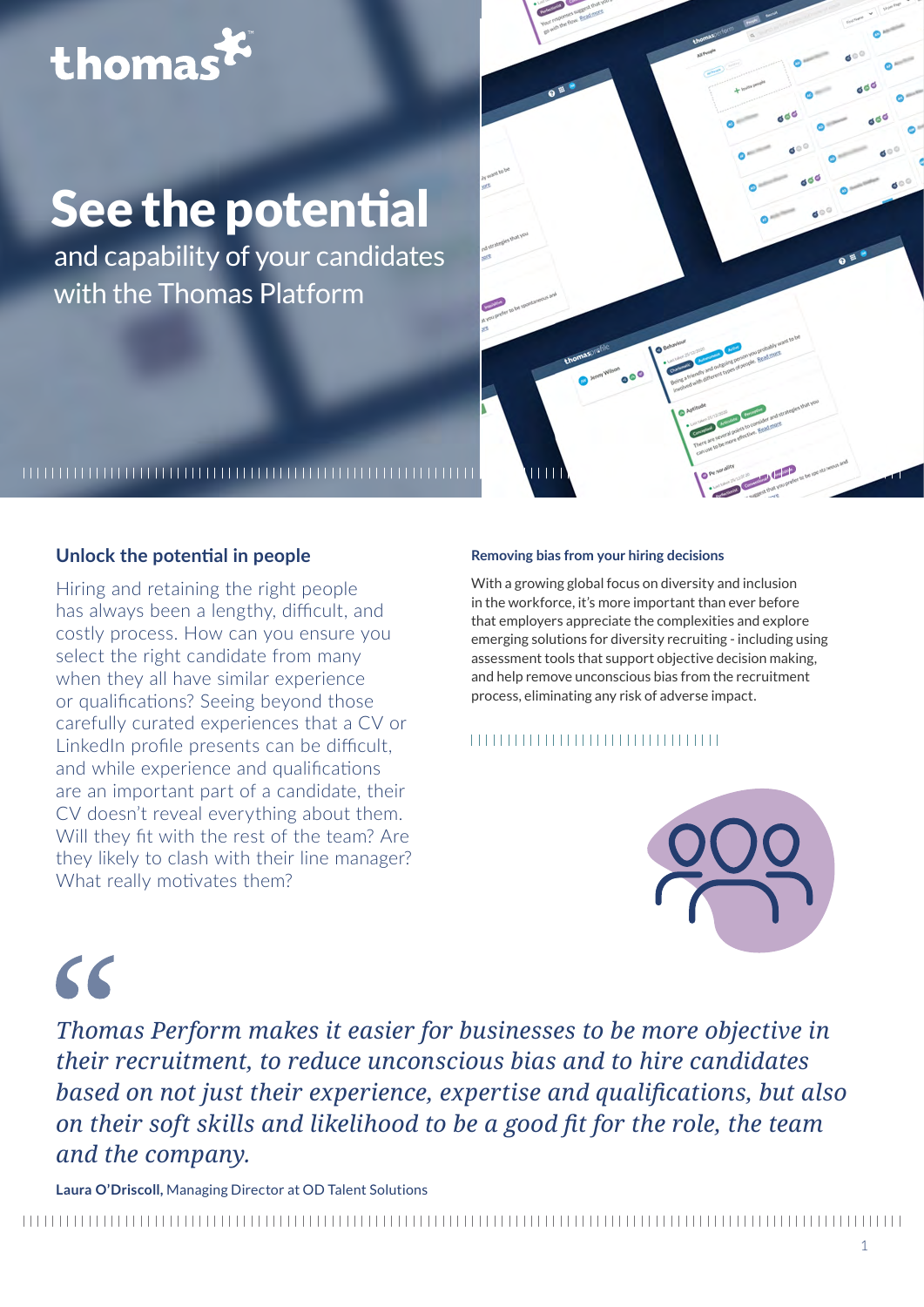

### **See beyond the candidate – reveal the person**

The Thomas Platform is the market's leading talent assessment platform, combining technology, psychology and data to translate people's diverse characteristics into easy to understand, easy to action insight that is accessible to everyone to support their recruitment, retention and development decisions.

Consisting of two applications – Thomas Perform and Thomas Profile, the Thomas Platform makes it easy for all companies to unlock the potential of their individuals and teams through assessments, without having to hire psychologists or gain certifications.

Thomas Perform enables organisations of any type to use a broad range of behavioural, personality and aptitude assessments to make more objective and informed recruitment, retention, and development decisions.

Thomas Profile allows individuals to create their own Thomas Profile via free access to our suite of assessments. This gives them valuable self-awareness through insight into their own behavioural characteristics and personality traits that can then be shared directly with organisations that may be using Thomas Perform to assess and recruit talent.

 $\epsilon$ 

*After introducing Thomas into our recruitment process, we immediately saw a better calibre of candidate at interview and our churn rate reduced by 50%.*

**Bob Taylor,** Managing Director at Everything Office

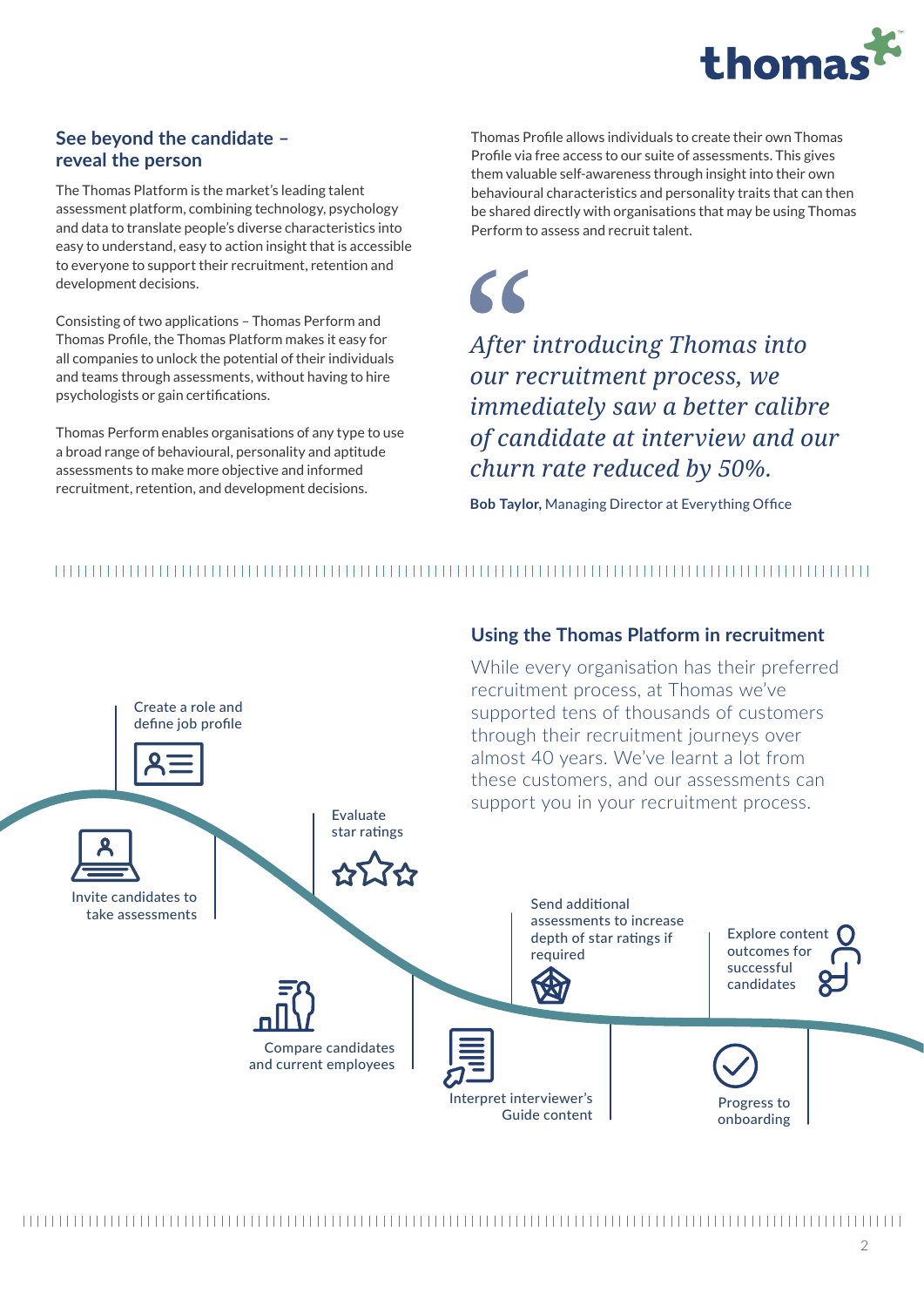



#### **Define your ideal candidate**

Create a job profile, setting the level, learning requirements, pace and variety of the role.

Then select three core characteristics that the ideal candidate should have. Do you need the candidate to be analytical, communicative, decisive, independent, driven or innovative?

| thomasperform<br>Recruit<br>People                       |                                                 |              |                                        |                                       | ℯ<br>ш<br><b>EW</b> |   |
|----------------------------------------------------------|-------------------------------------------------|--------------|----------------------------------------|---------------------------------------|---------------------|---|
| $\leftarrow$ All roles                                   |                                                 |              |                                        | R                                     | + Add candidates    |   |
| $\vdots$<br>A۰<br><b>Senior UX Designer</b>              | <b>All Candidates</b><br><b>Pending</b><br>Name | Overall      | Behaviour                              | Aptitude                              | Personality         |   |
| OPEN & CANDIDATES<br>Created by Matt Jones on 20/03/2020 | Kathryn Murphy<br>c <sub>S</sub>                | 4.0<br>      | 4.0<br>                                | 3.5<br>                               | 4.4<br>             | ŧ |
| <b>O</b> About                                           | LC Jenny Wilson                                 | 3.9<br>      | 3.9<br>                                | 3.9<br>$\bullet\bullet\bullet\bullet$ | 4.0<br>             | ŧ |
|                                                          | <b>Esther Howard</b><br>(MI)                    | 3.1<br>      | 3.1<br><b>80000</b>                    | 2.9<br>88800                          | 3.2<br>00000        | ŧ |
|                                                          | ss Jane Doe                                     | 3.1<br>00000 | 3.1<br>                                | 3.1<br>00000                          | 3.1<br>88800        | ŧ |
|                                                          | Thomas Hendrikson<br>GH                         | 2.0<br>00000 | 2.0<br>$\bullet\bullet\circ\circ\circ$ | 2.0<br>88000                          | 2.0<br>00000        | ŧ |
|                                                          | Jacob Jones<br>D                                | 1.9<br>0000  | 1.9<br>00000                           | 1.9<br>00000                          | 1.9<br>00000        | ŧ |
|                                                          | <b>Dianne Russell</b><br>DR                     | 1.6<br>00000 | 1.6<br>00000                           | 1.6<br>00000                          | 1.6<br>00000        | ŧ |

Add candidates to the job profile to compare the results of their assessments against the job profile using simple star ratings to see which is the most suited objectively.



### **Focus on the individual in the interview**

View automatically generated interview guides tailored to each candidate based on the results of their assessments to dig into the candidate's strengths and weaknesses in more detail.